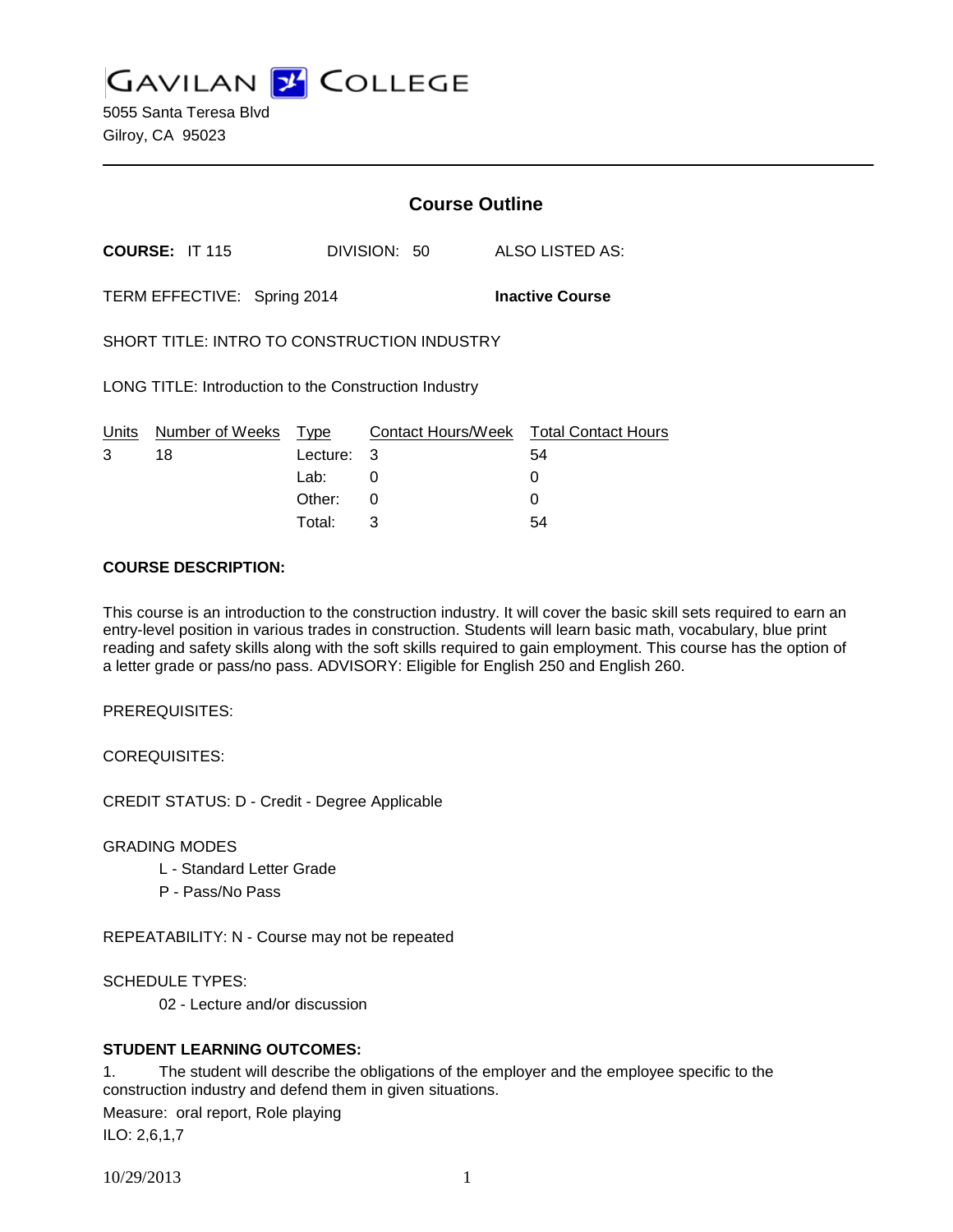2. The student will explain the requirements of a safe construction workplace and be able to access unsafe workplaces and conditions.

Measure: test, report

ILO: 1,7,2,4

3. The student will use math as a tool of the construction trade by analyzing which math method to utilize and applying them to practical situations.

Measure: exam, demonstration

ILO: 2,1,7

4. The student will read, explain, and evaluate blueprints used in the construction industry.

Measure: written report, exam

ILO: 7,2,1,3

5. The student will utilize the process of problem solving specific to construction workplace situations. Measure: exam, project, role playing

ILO: 2,1,7

# **CONTENT, STUDENT PERFORMANCE OBJECTIVES, OUT-OF-CLASS ASSIGNMENTS**

Inactive Course: 10/28/2013

13.0 Hours

Introduction to the workplace and class expectations:

Topics will be presented concurrently throughout the course. The first week will include a safety orientation and math assessment test. The safety topic for this session will be Personal Protective Equipment. Eye protection will be emphasized during this session.

SPO: The student will - Identify the importance of working in and promoting a safe working environment. They will apply mathematics as a tool in the work place. Safety Topic-Hearing Protection.

Math Topic-Basic Arithmetic. Operations of Whole Numbers. The necessity of hearing protection at the job site will be discussed. The results of math assessment test will be presented along with an introduction to the four basic arithmetic operations. Application of these operations as they relate to construction will be discussed

HW: A math assignment will be given. Read appropriate written material.

SPO: The student will - Explain the benefits of wearing hearing protection in the work environment. They will discuss the need for using whole numbers in the work environment and be able to apply this knowledge. Safety Topic-Respiration.

Math Topic-Order of Operations:

Basic arithmetical operations will continue with an emphasis on the order of operations. Construction applications will be demonstrated.

Previous assignment will be reviewed.

HW: A new math assignment will be given. Read written handouts.

SPO: The student will - Describe the importance of wearing respiratory protection in the work environment. They will be able to distinguish the various types of respiratory devices and explain the environmental requirements for each. The order of operations as it relates to the construction industry will be applied by the student. Safety Topic-Body Protection. Math Topic-Fractions. Head, hand and foot protection will be discussed. The previous assignment will be reviewed. Basic operations using fractions will be introduced. A quiz on the previous three topics will be given.

HW: A new assignment regarding fractions will be given. Read appropriate material.

SPO: The student will - Explain the necessity of wearing body protection in the work environment. They will discuss the need for fractions in the work place and apply the use of them.

14.0 Hours

Safety Topic-Right to Know/Communication. Math Topic-Algebra. Measurement Topic-Linear Measurement: A discussion of "Right to Know/Communication" on the work site will be presented. The previous math assignment will be reviewed. The previous quiz will also be reviewed. An introduction to simple algebraic formulas will be undertaken. The concept of linear measurement will be introduced. HW: Assignments will be given.

10/29/2013 2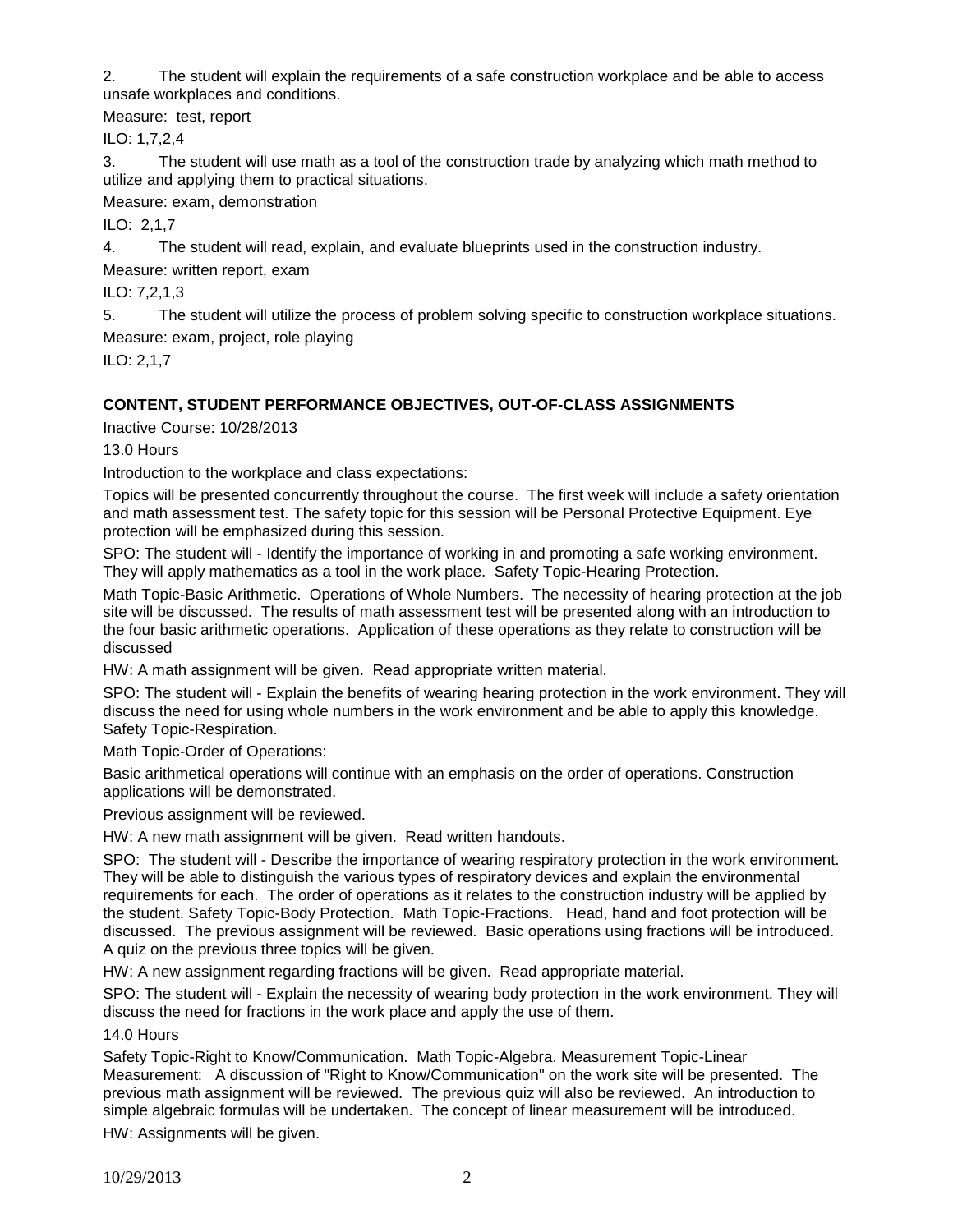SPO: The student will - Summarize the importance of hazardous material communication in the work place. They will apply fractions and they will use linear measurement. The concept of the basic formulas presented will be restated by the student.

Safety Topic- Hazard Material. Math Topic-Algebraic Formula Manipulation. Measurement Topic-Linear and Area Measurement. A discussion regarding hazardous materials in the workplace will be presented along with an explanation on interpreting MSD Sheets. The previous math assignment will be reviewed. The concept of algebraic formulas will be reviewed. Simple formula manipulation will be discussed. Linear measurement and the use of fractions will be reviewed. The concept of area and its use of simple formulas will be introduced.

HW: Assignments will be given. Read corresponding handouts.

SPO: The student will - Discuss the hazards of chemicals and the necessity of proper MSDS interpretation in the work place. They will be able to apply fractions, linear measurement, and basic formulas in the use of calculating areas. Safety Topic-Falls. Math Topic-Geometry. Measurement Topic-Volume. A discussion concerning fall hazards on the job will be presented. The previous math assignment will be reviewed Basic geometric shapes will be introduced-circles, squares and triangles. Methods of measuring these shapes will be talked about.

Linear and area measurement will be reviewed using simple formulas. The concept of volume will be discussed along with its relationship to the construction trades. Formula manipulation in respect to volume will be practiced.

HW: Assignments will be given on the topics covered.

SPO: The student will - Explain fall hazards and the importance of prevention of falls in the work place. They will demonstrate measurement skills, apply the concept of basic formulas, and use these skills in determining area and volume.

### 12.0 Hours

Safety Topic-Equipment. Math Topic-Basic Trigonometry.

Measurement Topic-Pitch and Angle. A discussion regarding various types of construction equipment used on job sites and the hazards they present to the worker on the job site will occur. The previous assignment will be reviewed. A quiz on the previous material covered will be taken in class. The concept of trigonometry will be introduced. The ratios associated with the sine, cosine, and tangent of right angles will be discussed. The concept of "pitch and angle" as used in construction and its relationship with trigonometry will be introduced.

#### HW: Assignments will be given.

SPO: The student will - Discuss the hazards associated with the operation of equipment used in the work place. They will demonstrate the relationship between "pitch" and "angle" and the methods used for solving this using trigonometry. Safety Topic-Confined Space Entry. Math Topic-Trigonometry. Measurement Topic-Useful Formulas. A discussion of what constitutes "confined space" and the proper procedures for entering the confined space area will be presented. The previous assignment and quiz will be reviewed. The ratios between the components of right triangles will be further explored. A presentation and exercise on "useful formulas for construction" will be made.

HW: An assignment will be given.

SPO: The student will - State the hazards associated with the confined space entry and explain the proper procedures for entering such area in the work place. They will apply the relationship between the components of right triangles and the use of trigonometry to solve for unknowns and the relevance of basic "useful" formulas and their use in determining dimensions, area, and volume in the trades. Safety Topic-Pinch Point Guarding. Math Topic-Review, Solving For Unknowns Using Trigonometry and Algebra. Communication Topic- Vocabulary of Various Trades-Bill of Materials. A discussion of equipment guarding will be presented with particular attention given to "pinch points." The previous assignment will be reviewed. A review exercise in solving for mathematical unknowns using trigonometric and algebraic solutions will be presented. A dialogue regarding the vocabulary of various trades and terms used in Bills of Material will be held.

HW: Math and reading assignments will be given.

SPO: The student will - Explain the hazards associated with pinch points and unguarded machinery. They will produce solutions for unknowns using trigonometry and algebra. Relevant terminology of various trades in the workplace will be recalled. Safety Topic-Fire.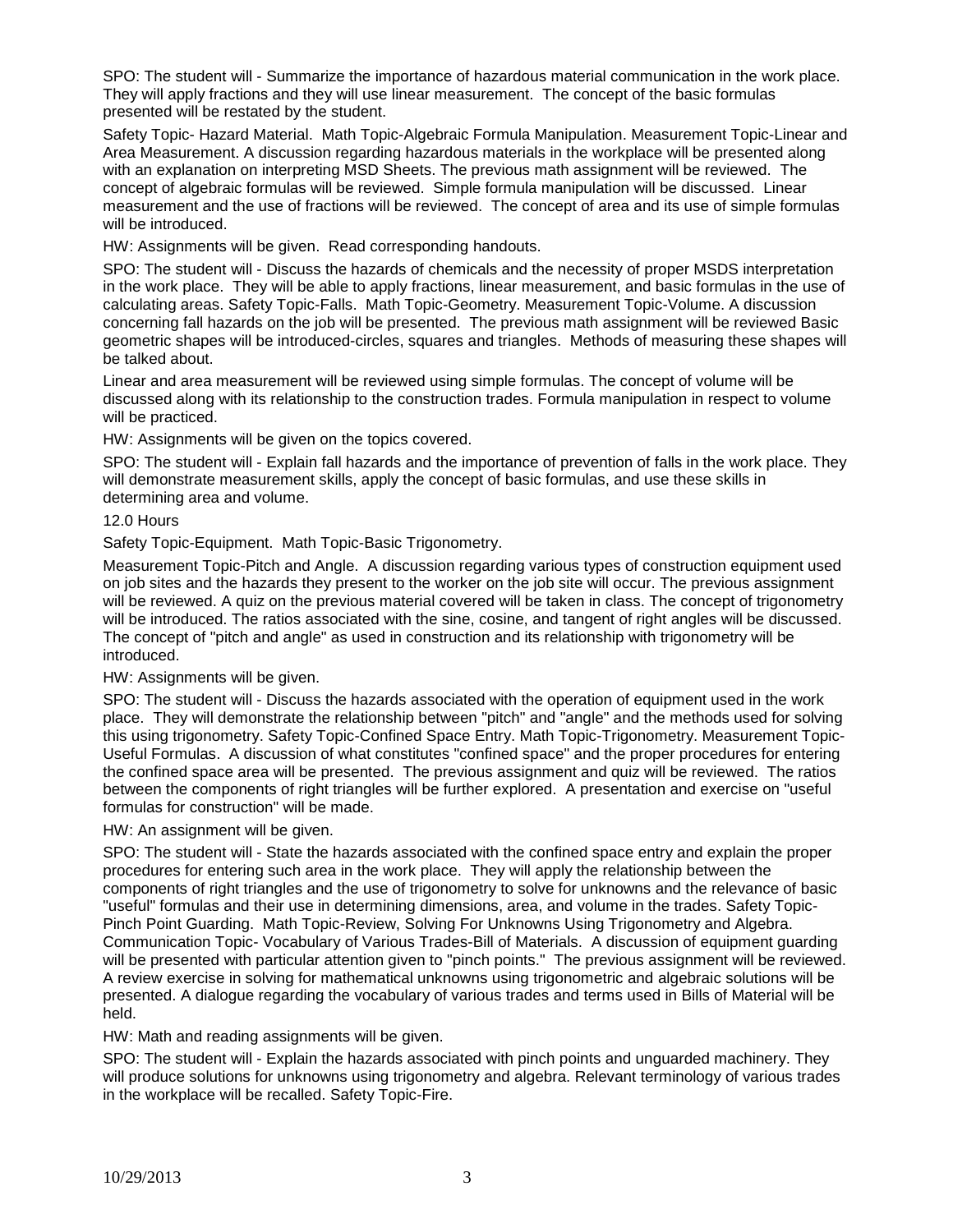Math Topic- Review, Solving For Unknowns Using Trigonometry and Algebra. Communication Topic-Safety Signage. Blue Print Topic-Illustrations of Various Types of Blue Prints. A discussion on the hazards and potential for fire on construction sites will be presented.

The previous assignment will be reviewed. Again, a review exercise in solving for mathematical unknowns using trigonometric and algebraic solutions will be presented. A discussion concerning various types of signs regarding safety will be held. This topic will help to instruct the student in the relative hazard level of the warning sign and recognize the issuing authority that regulates the hazard. An introduction to the various types of blue prints that are used in construction will be presented with illustrations of each.

HW: Assignments relating to the topics presented will be given.

SPO: The student will - Describe the hazards associated with fire, the potential for fire, and the proper response to a fire. Recognize hazardous warning signs and explain the level of severity indicated.

Recognize the various types of blueprints used in construction.

#### 12.0 Hours

Safety Topic-Arcflash and Burns. Math Topic- Review, Solving For Unknowns Using Trigonometry and Algebra. Communication Topic-Company Reports. Blue Print Topic-Illustrations of Various Components of Title Blocks in Blue Prints. A discussion of arcflash and burns that are common in the work place will be the focus of the safety topic for this session. The previous assignment will be reviewed. A quiz on the previous material covered will be taken in class. Again, a review exercise in solving for mathematical unknowns using trigonometric and algebraic solutions will be presented. A discussion will follow regarding company reports. Company reports will include such items as time card reporting, safety checklists, equipment maintenance records, travel logs, material or purchasing orders, etc.

Various components of blue print title blocks will be illustrated and discussed as to their meaning and importance in interpretation.

HW: Out of class assignments will be given.

SPO: The student will - Explain hazards associated with arcflash and types of burns common in construction. Reinforce his/her ability to apply solutions for unknowns using trigonometry and algebra. The importance of filling out and completing company reports in a timely manner will be discussed by the student. They will recognize the various components contained in the title block of blueprints used in construction. Safety Topic-Lifting. Math Topic- Review, Solving For Unknowns Using Trigonometry and Algebra. Communication Topic-Common Spanish Terms in Construction. Blue Print Topic-Illustrations of the Types of Views in Blue Prints. Safe lifting techniques will be demonstrated. The previous assignment will be reviewed. The quiz on the previous material covered will be reviewed. Again, a review exercise in solving for mathematical unknowns using trigonometric and algebraic solutions will be presented. Plan and elevation views will be explained in blueprints. Some of the common Spanish terms used in construction will be explored. HW: Assignments will be given based on the material covered.

SPO: The student will - Demonstrate proper lifting techniques. They will be able to distinguish between plan and elevation views used in blue prints and be aware of some common Spanish terms used in construction. Safety Topic-Heat Exhaustion and Hypothermia. Math Topic- Review, Solving For Unknowns Using Trigonometry and Algebra. Blue Print Topic-Illustrations of the Types of Projections Used in Blue Prints. Problem Solving & Critical Thinking Topic-Analytical Observation Based on Condition. A discussion regarding heat exhaustion and hypothermia will alert the student to these common hazards of the work site. The previous assignment will be reviewed. Again, a review exercise in solving for mathematical unknowns using trigonometric and algebraic solutions will be presented. The two most common types of projection used in drafting will be explained. Problem solving and critical thinking based on condition will be explained.

#### HW: An assignment will be given.

SPO: The student will - Discuss the symptoms of heat exhaustion and hypothermia. Reinforce his/her ability to apply solutions for unknowns using trigonometry and algebra. Be able to distinguish between isometric and orthographic projections used in blue prints. Be able to define problem solving and critical thinking in terms of the condition of an object. Safety Topic-First Aid. Math Topic- Review, Solving For Unknowns Using Trigonometry and Algebra. Blue Print Topic-Using and Understanding Scale. Problem Solving & Critical Thinking Topic-Analytical Observation Based on Measurement. A discussion on the use of first aid in construction will occur. The previous assignment will be reviewed. Again, a review exercise in solving for mathematical unknowns using trigonometric and algebraic solutions will be presented. The subject of scale on drawings will be discussed. Analytical observation based on the measurement of an object will be discussed along with an explanation of tolerance.

HW: An assignment will be given. Read appropriate handout material.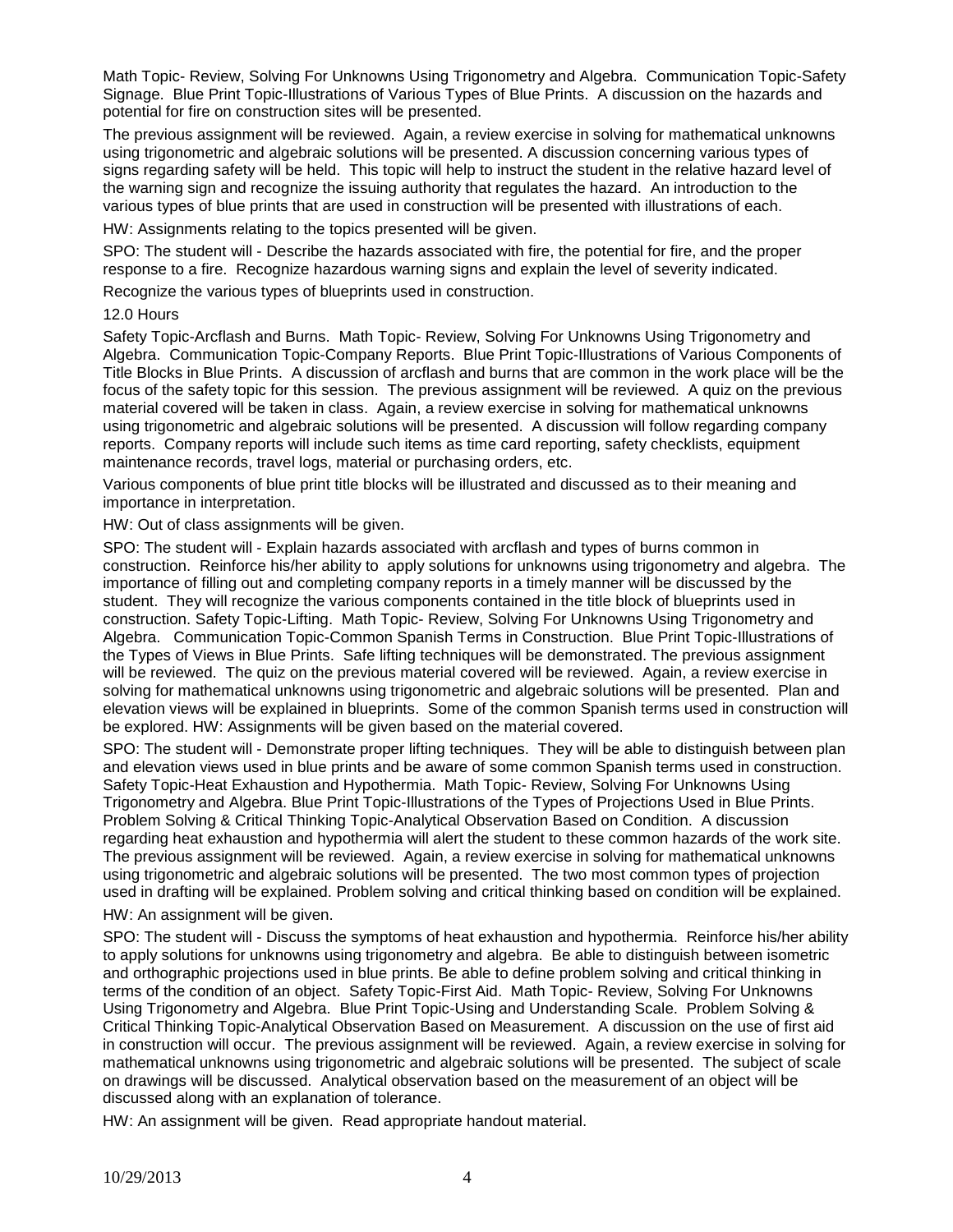SPO: The student will - Be aware of the symptoms of heat exhaustion and hypothermia. Be able to distinguish between isometric and orthographic projections used in blue prints. Be able to define problem solving and critical thinking in terms of the condition of an object. Safety Topic-Company Policy. Math Topic- Review, Solving For Unknowns Using Trigonometry and Algebra. Problem Solving & Critical Thinking Topic-Analytical Observation Based on Analysis from Questioning.

Deciding on a Course of Action Topic-What should I do About the Problem? A discussion will be held regarding company safety policies.

The previous assignment will be reviewed. A quiz will be given on the material previously presented. Again, a review exercise in solving for mathematical unknowns using trigonometric and algebraic solutions will be presented. A discussion on problem solving and critical thinking by using a questioning approach will be held. Once a problem has been analyzed and a solution or multiple solutions suggested, the course of action necessary for the employee to take will be discussed. HW: An assignment will be given.

SPO: The student will - Discuss company safety policies. Reinforce his/her ability to apply solutions for unknowns using trigonometry and algebra. Be able to define problem solving and critical thinking in terms of analytical questioning. Be able to decide on a course of action to solve a problem. Safety Topic-Safety Meetings. Math Topic-

Review, Solving For Unknowns Using Trigonometry and Algebra. Soft

Skills Topic-Preparation for the Workplace. A discussion will be held regarding the benefits and necessity of holding safety meetings. The previous assignment will be reviewed. A review of the quiz taken the previous session will be provided. Again, a review exercise in solving for mathematical unknowns using trigonometric and algebraic solutions will be presented. A review of all math topics will be included. A discussion of the "soft skills" required to gain/maintain employment will occur.

HW: The assignment given will be to review all assignments and quizzes from previous sessions.

SPO: The student will - Describe the benefits of safety meetings.

Review the information presented in this course.

2.0 Hours

### **METHODS OF INSTRUCTION:**

Lecture, demonstration, guided practice.

#### **METHODS OF EVALUATION:**

The types of writing assignments required: Reading reports The problem-solving assignments required: Homework problems Field work Quizzes Exams The types of skill demonstrations required: Field work Performance exams The types of objective examinations used in the course: Multiple choice True/false Matching items Completion Other category: None The basis for assigning students grades in the course: Writing assignments: 10% - 20% Problem-solving demonstrations: 10% - 30%